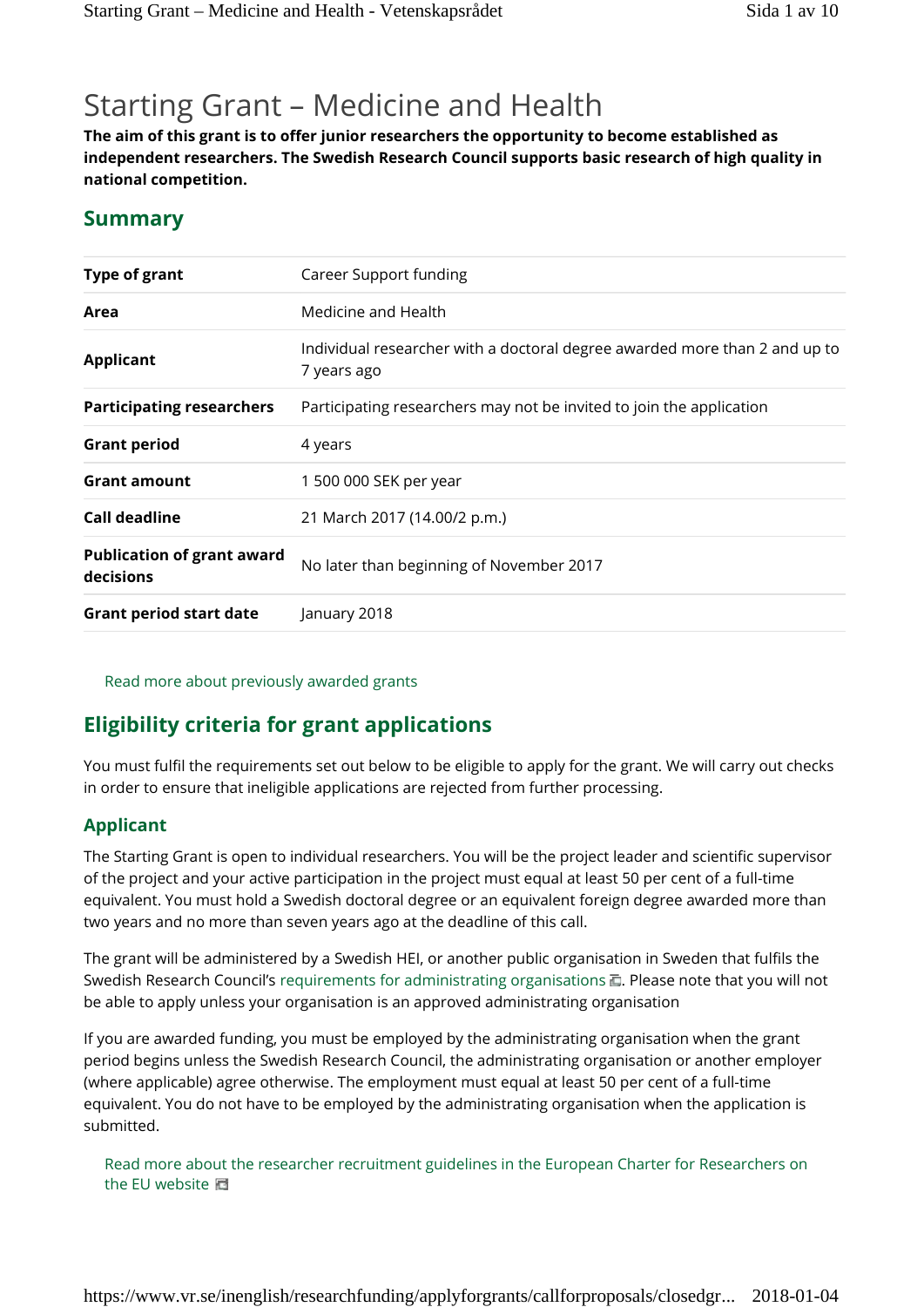## **Career age**

You may apply for a Starting Grant if your doctoral degree was awarded more than two years and up to seven years ago at the application deadline of this call, that is, awarded no later than 21 March 2015 and 21 March 2010 at the earliest. The date of issue will be considered to be the point in time when all the requirements were fulfilled, for example mandatory courses, the oral defence of the doctoral thesis and the approved doctoral thesis. You will not be able to finalise your application if your doctoral degree was awarded less than two years or more than seven years before the deadline.

You may however be eligible to apply on the basis of an older doctoral degree if you can present a reason for a time deduction that is recognised by the Swedish Research Council. The circumstances recognised as valid reasons by the Swedish Research Council include: parental leave, positions of trust in trade union organisations and student organisations, mandatory service in the total defence service, illness (own illness or care of close family members), medical internships or medical fellowship (applies to clinically active professionals). The last two categories may involve periods of up to 24 months each. Please note that other employment, periods of unemployment or annual leave do not constitute valid reasons in this regard.

Should you wish to claim such deductible periods of time, you must specify the reason and extent thereof in the application (see instructions under Descriptive data below).

We carry out random sampling checks and may request that you provide us with certificates that enable us to verify the reasons for time deduction included in your application.

## **Number of applications and previous grants**

## **What grants may I apply for simultaneously from the Swedish Research Council?**

You may only submit one application for this grant under this call for applications. You may not apply for an undirected research project grant in parallel. Please note that should you be awarded a starting grant, you will not be eligible as applicant for an undirected research project grant from the Swedish Research Council during the grant period.

Other restrictions in regard to you may apply for during the same year are shown in the table below.

## Table: Grants that can be applied for in parallel

## **What eligibility criteria apply to ongoing research grants from the Swedish Research Council?**

There are certain restrictions if you are the project leader of an grant already awarded and ongoing, with a grant period (disbursement period from the Swedish Research Council) overlapping the grant period of the current grant application. Please note that the period of availability, i.e. the period during which you may draw on the grant awarded, is generally longer than the grant period. You will find information on the rules that apply to your ongoing grant in the "Approval of terms" that you received from the Swedish Research Council. You may not apply for the starting grant if you have an ongoing research project grant for junior researchers (or if you have previously been the project leader of such a grant, which has now ended).

See the table below for further information on grants that are eligible for holders of ongoing grants.

## Table: Grants eligible for applicants with ongoing grants

**Note:** If you have been the project leader for grants from the Swedish Research Council before, you will only be able to apply for a new grant if the final financial report for all previous grants were submitted within the stipulated time period. Please contact your administrating organisation if you are unsure whether all your final financial reports have been submitted.

## **What eligiblity criteria apply to applications to or grants from other funding bodies?**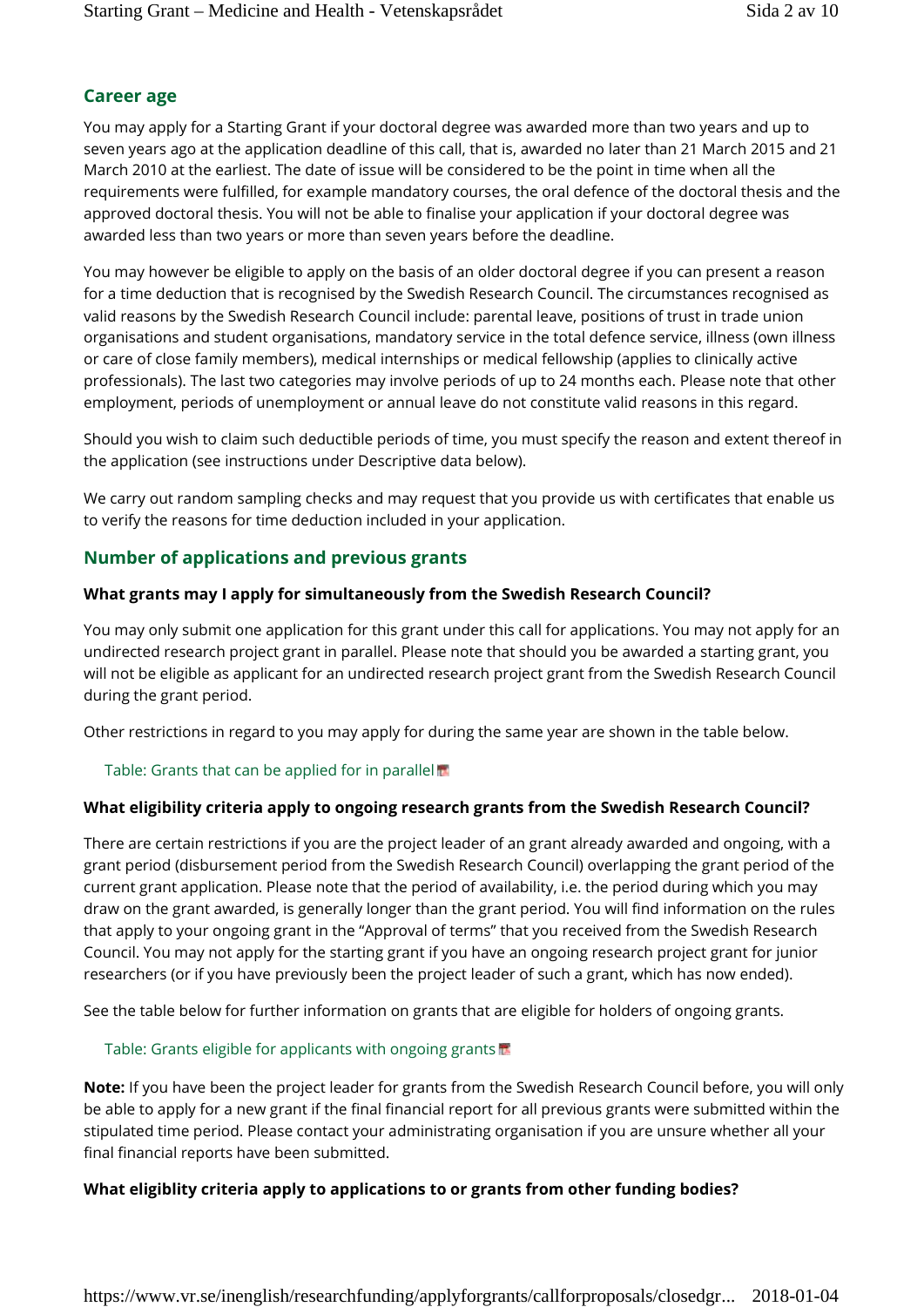If your application to the Swedish Research Council is for the same project concept as a grant awarded from or applied for to another funding body, please state so.

#### **Participating researchers**

You may not include any participating researchers in this application. Any collaboration partners and their roles shall be presented in the research plan (see instructions under Research plan below).

### **Costs and grant funding**

The grant consists of a flat rate amount of 1 500 000 SEK per year, including indirect costs.

The grant may be used to cover all kinds of project-related costs, such as salaries (including your own salary, which must correspond to no more than your dedicated time in the project), premises costs, operating costs (such as consumables, travel costs including visits to research centres, publishing costs and minor equipment) and depreciation. The grant may not be used for scholarships. If a doctoral student takes part in the project, the grant may not be used to pay for his/her teaching hours.

The Swedish Research Council expects the administrating organisation, in its capacity of responsible employer, to cover any cost exceeding the awarded flat rate amount.

#### **Grant period**

The grant is awarded for a period of four years, starting from January 2018. The first payment is made in January 2018.

## **How do I apply?**

You apply electronically through Prisma  $\blacksquare$ , which is the application system used by the Swedish Research Council. You create an application in the Prisma system by filling out the text fields, retrieving information from your personal account, and attaching the required appendices.

In order for you to be able to apply, your organisation must have become an approved administrating organisation  $\Box$  and created an organisation account in Prisma.

Most of the required steps in Prisma are described in the User Manual and the FAQ answers **...** Please refer to these documents when you write your application.

Please avoid stating your or anybody else's full personal identity number in the application except where specifically requested.

#### **Creating a personal account in Prisma**

Before applying, you must create a personal account in Prisma  $\Box$ , where you will store your personal data and your CV. The information only has to be entered once, and may subsequently be supplemented or amended whenever necessary. The account will also enable you to register your publications for future use. Please note that publications stored in your account cannot be transferred to the application form. The reason for this is that the publications function is still under development and has not yet been implemented in the Swedish Research Council's calls. The publications list must therefore be presented in the form of an attached PDF file (see instructions under Publications below).

Please remember to create your personal account well in advance. The applications that you register in Prisma will be linked to your personal account.

Any participating administrators, who will be involved in the preparation of the application must also create an individual Prisma account, and agree to their participation.

#### **Text**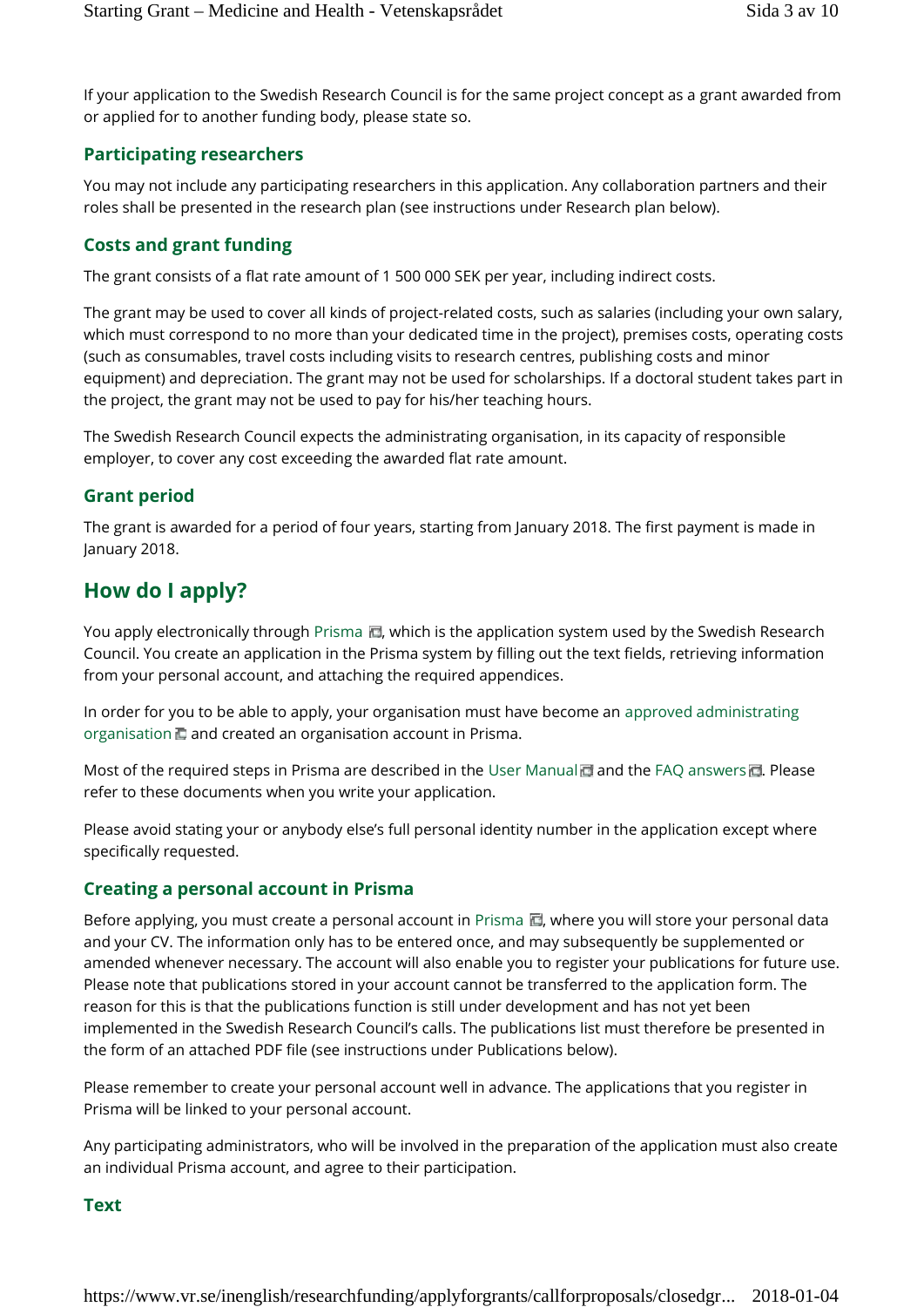Some text fields are formattable, which means that in those fields you can change the font and size and insert certain tables, formulas and symbols. If you have written the text in advance using Microsoft Word, you will also be able to copy-paste the text and keep the initial formatting. Pictures can however not be inserted into the text fields.

All text fields have limitations as to the number of characters and this will be illustrated by means of a character counter. If you use too many characters you will not be able to register the application.

#### **Attached documents and appendices**

An appendix designed according to the instructions provided shall be attached to some fields. The appendix may only consist of one file, and you can only attach documents in PDF format. All appendices are limited in terms of file size and number of pages. You will not be able to attach a file that exceeds the stated maximum file size.

#### **Signing**

Both you, as applicant, and the official representative of the administrating organisation, must sign the application electronically in Prisma. More information can be found under Registering the application below.

## **What must the application contain?**

Please familiarise yourself with the application form in Prisma at the same time as you read through the instructions below.

#### **Language**

The scientific assessment of the applications is partly done by foreign peer reviewers. To guarantee a wellfunctioning procedure and a level playing field in the review process, we therefore ask you to submit your application in English.

#### **Application subsections**

The application form contains the following tabs:

- Descriptive data
- Research description
- Budget and research resources
- Publications
- Letter of support
- Administrating organisation
- Review panels
- Participants (only administrators in this call)
- CV

Below you will find an outline of the information required under each tab. Mandatory information is marked with an asterisk (\*) in Prisma.

#### **Descriptive data**

Under this tab, please list the project title in Swedish and English, and select SCB classification codes and keywords. Please also fill in any deductible time period that you wish to claim, and provide an abstract and a popular science description (see instructions below).

#### *Deductible time periods*

Enter any longer interruptions during your time as an active researcher after awarded doctoral degree that are due to a reason recognised by the Swedish Research Council. The research interruption period should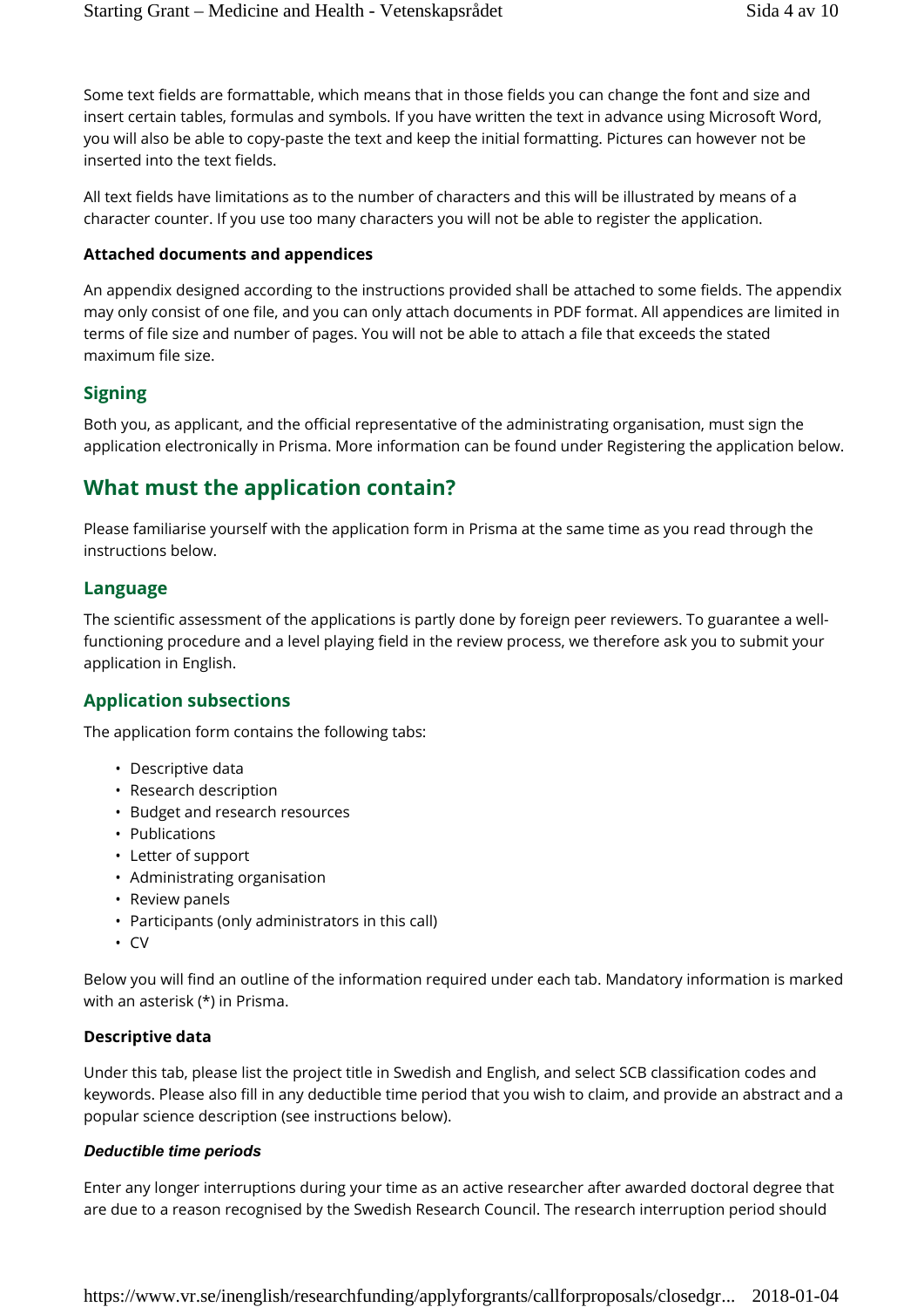be calculated and presented on a full-time basis and be rounded to full calendar months. For information on what qualifies as a valid reason, please see the heading Career age above.

#### *Abstract*

The research plan abstract should contain a brief description of:

- The research activities to be undertaken.
- The project implementation: the project organisation, the time table and the scientific methods to be used.
- The significance of the planned research.

The abstract should include a brief outline of the aim and the implementation of the research activities. Please use wording that can also be understood by somebody with a different scientific background.

The outline may contain a maximum of 1 500 characters, including blank spaces (approximately half an A4 page in Times New Roman, size 12, single spacing).

#### *Popular scientific description*

Describe the project in a way that makes it possible to understand for a person not familiar with the subject. Describe why and how the research will be conducted, and explain in what way the new knowledge might be important.

The popular scientific description is an important tool for us when we provide information about research financed by the Swedish Research Council. If your application is approved, we therefore reserve the right to use the description for information purposes.

**Note:** Unlike the rest of the application, the popular scientific description must be written in Swedish.

The description may contain a maximum of 4 500 characters, including blank spaces (approximately one A4 page in Times New Roman, size 12, single spacing).

#### **Research description**

Under this tab, please enclose your research plan and describe ethical considerations.

#### *Ethical considerations*

Present the ethical issues raised by the research, and explain how they will be addressed in the research activities. We also ask you to indicate whether the research includes animal experiments, experiments involving human subjects, or the handling of personal data. If the research does not raise any ethical issues, this should also be stated.

#### *Research plan*

In this section please attach your research plan in a PDF format. Please note that the appendix may only contain one file, with a maximum size of 10 MB.

The research plan should consist of a short but complete description of the research task. The research plan should be given a forward-looking focus and comprise a maximum of ten page-numbered A4 pages in Times New Roman, font size 12, single spacing, including references and any images. **Please note that that any content in excess of the stated maximum number of pages will not be taken into account when assessing your application.** The following information must be included under separate headings in the research plan, listed in the given order:

• **Purpose and aims:** Present the overall purpose and specific objectives of the research project.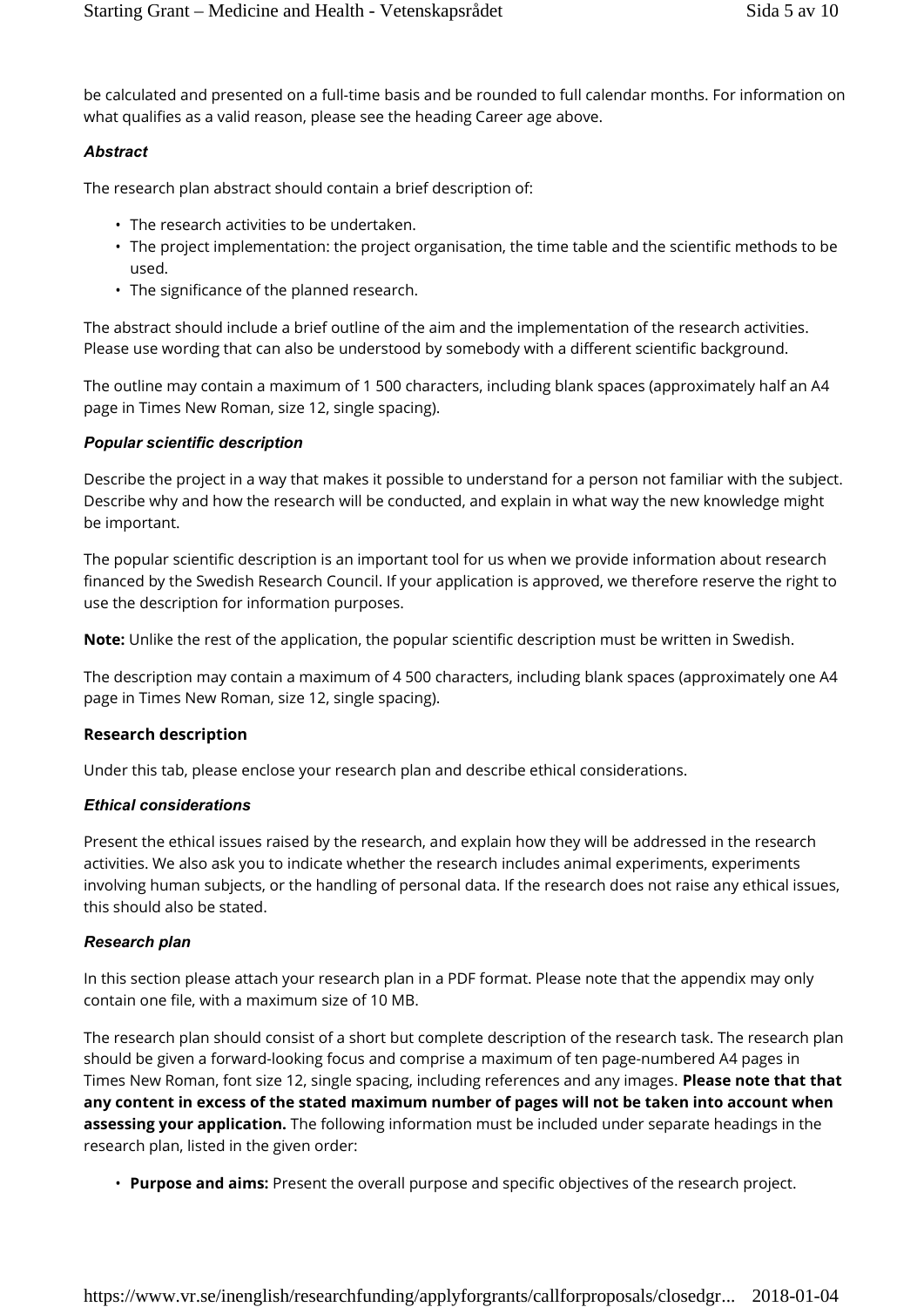- **Survey of the field:** Outline previous research, either conducted by yourself or by others, as well as earlier research results in the field. Provide key references.
- **Project description:** Summarise the project by describing the theories, methods, time table and implementation. You should also outline the project organisation, and clarify your own and any other researchers' roles in the project.
- **Significance:** Describe the project's significance to the research area.
- **Preliminary results:** Describe your own experiments and pilot studies in the research area. If there are no preliminary results, this should also be stated.
- **Independent line of research:** If you are currently or will be working in a large group, please show how your project relates to the other projects of the group. If you are continuing work on a project that was fully or partly initiated during your doctoral or postdoctoral studies, you must also describe how your project relates to the research conducted by your former research advisor.

Provide information on the following points under a separate heading if relevant to your application:

- **Equipment:** Describe the basic equipment that you and the team will have at your disposal for the project.
- **Need for infrastructure:** Specify the need for international and national infrastructure within the project. Also specify the need for local infrastructure if such equipment depreciation costs are included in the application. Read more about research infrastructure supported by the Swedish Research Council ...
- **International and national collaboration:** Describe your and your team's collaboration with Swedish/foreign researchers and research groups. Indicate whether you participate in, or refer to, international collaboration in your research. You may use project grant funds from the Swedish Research Council to co-finance EU projects with a similar focus. Indicate in the research plan whether such coordination is being envisaged.
- **Other applications or grants:** If you are applying or intend to apply for several research grants from the Swedish Research Council, you need to clarify how the projects relate to each other. This also applies if you have an ongoing grant awarded by the Swedish Research council with a grant period that wholly or partly overlaps the one you are now applying for. You should also justify why you are submitting several applications. Please account for the relationship with any other applications to or grants from other funding bodies (from you or another researcher) for the same project concept.
- **Clinical significance:** Describe in what ways the project findings may come into practical and clinical use in the medicine and health area.
- **Data analysis and statistics:** Modern methods often generate complex data. Please describe how you plan to analyse data collected in the project and the statistical methods used. If the project covers clinical studies, please include a power analysis.

#### **Budget and research resources**

Since the grant is awarded as a flat-rate amount, you do not have to provide a budget proposal in the application.

#### *Explanation of the proposed budget*

Briefly describe the main costs you intend to cover under the framework of the grant. The statement may contain a maximum of 2 000 characters including blank spaces (equivalent to approximately half an A4 page in Times New Roman, font size 12, single line spacing).

#### *Other funding*

List any other funding (whole or part) of the project received/applied for by you or any other researcher besides the funding requested in this application. Quote the rounded amounts in SEK.

#### **Publications**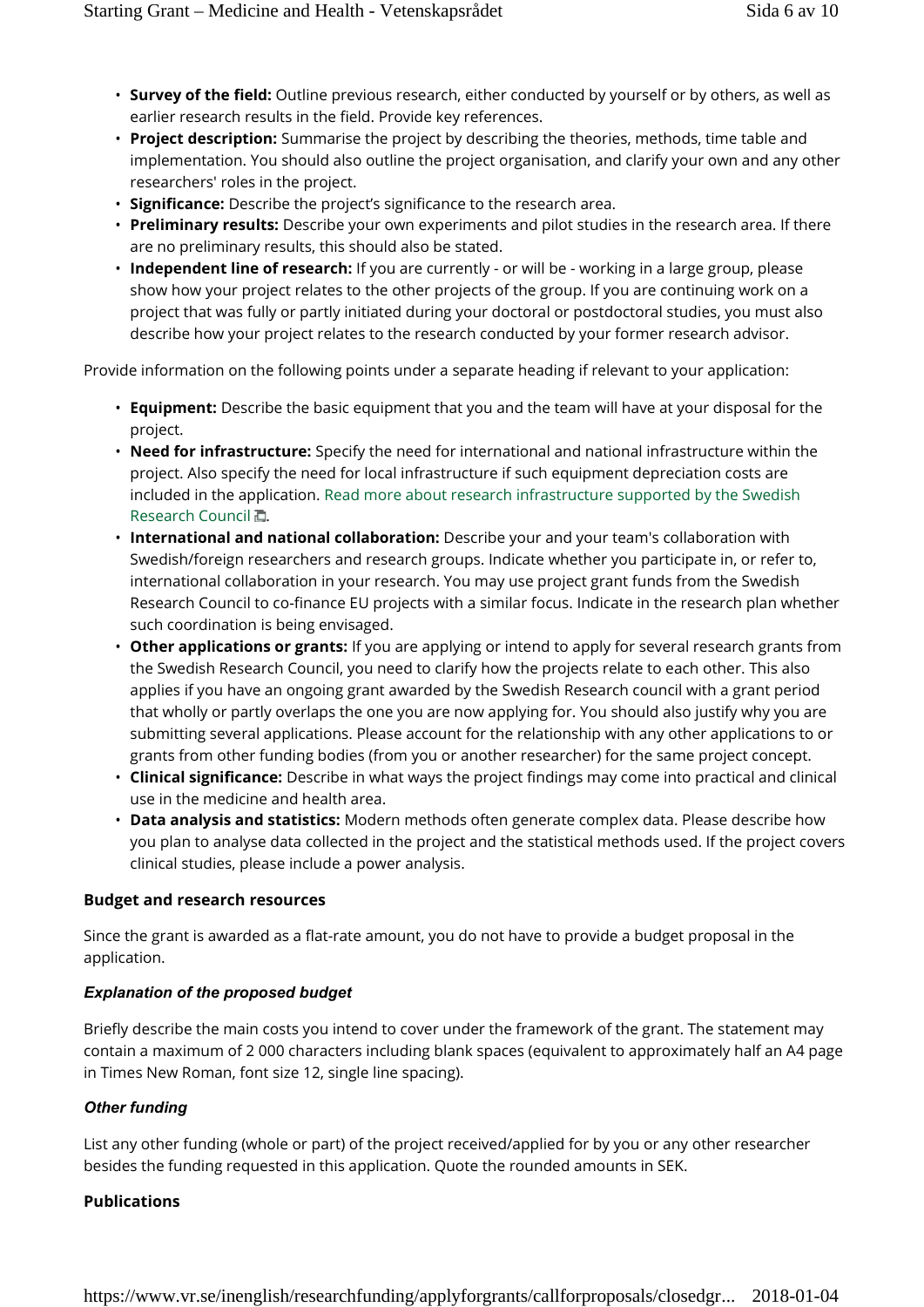Under this tab, please attach your publication list in PDF format. Please note that the appendix may only contain one file, with a maximum size of 10 MB.

Include publications made in the last eight years and mark the five publications that are the most relevant to the project with an asterisk (\*). Please indicate your name in bold. Sort the publications under the following numbered headings in the given order:

- 1. **Peer-reviewed original articles**
- 2. **Peer-reviewed conference contributions** (the findings presented may not have been reported in other publications).
- 3. **Monographs**
- 4. **Research review articles**
- 5. **Books and book chapters**
- 6. **Popular science publications including books/presentations**

**Note:** Only include articles (or equivalent) that have been published or accepted for publication at the time of applying. The application cannot be supplemented with publications after the call has closed.

#### **Letter of support**

Here you should attach a formal letter of support from the HEI where the research will be conducted. The document must be in PDF format and not exceed two A4 pages in Times new Roman, font size 12, single spacing. Please note that the appendix must be presented as a single file of maximum 4 MB.

The letter of support must be written in English and be signed by an authorised representative of the HEI where the research will be conducted, for example the head of the department or equivalent. The applicant's name and the name and function/position of the authorised representative shall be clearly stated.

The letter of support shall contain the following information under the headings below:

#### **Research profile**

- A description of how the applicant's research fits into activities and future strategy of the HEI and the department
- A description of how the applicant fits into the activities with focus on the research and teaching merits
- A description of the applicant's scientific independence

#### **Employment**

- Information about the applicant's type of employment as well as funding of the employment during and after the grant period
- A description of the HEI's career plan (if applicable) for the applicant during the grant period

The administrating organisation will acknowledge its commitment by signing the application in Prisma.

#### **Administrating organisation**

Under this tab, please state the administrating organisation and the project site. The administrating organisation is the organisation that administers and accounts for the funds of the project awarded under the terms and conditions laid down. The project site is the organisational unit where the project will be based. The administrating organisation and the project site generally correspond to the HEI and the department where the project leader will be employed.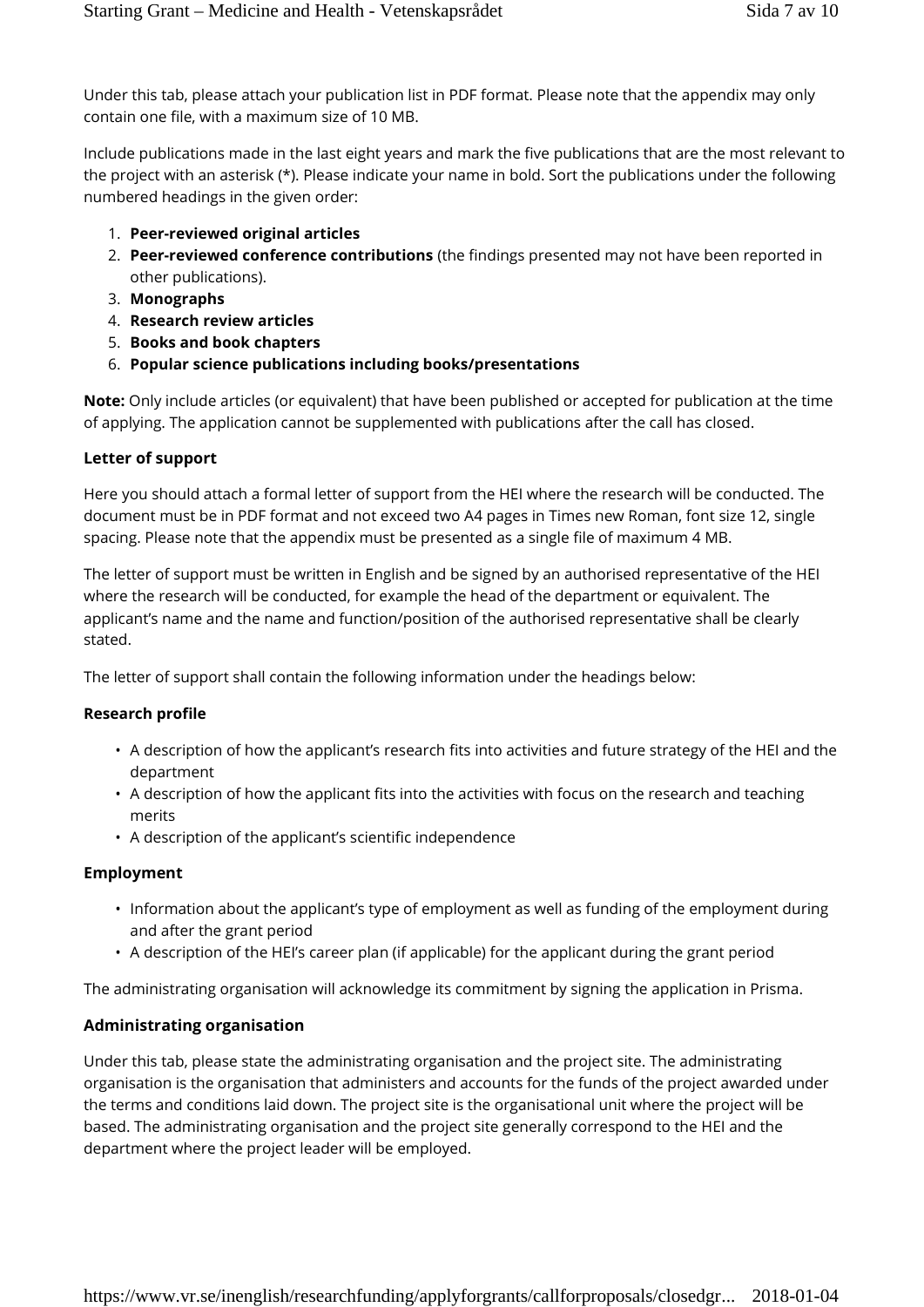An application can only be linked to an administrating organisation with an approved Prisma account. Unless your administrating organisation already has such an account, please ask it to apply for an organisation account with the Swedish Research Council.

Please contact your administrating organisation if your project site does not appear on the list. You have to provide the project site information to be able to finalise the registration of the application.

#### **Review panels**

Under this tab, you are requested to enter the review panel, or review panels (in order of priority), that you wish to assess your application scientifically. The final decision on the allocation of applications between the review panels will be made by the Swedish Research Council.

#### Review panels

#### **Participants**

In this section, you may invite participating administrators to join the application. A participating administrator is a person who does not take part in the project itself but can help you register and edit information in the application. **Please note that you cannot include participating researchers in this application.**

You may invite participating administrators who do not yet hold a Prisma account. Each one of them must however open a personal Prisma account to be able to contribute to your application.

Any participating administrators must accept the invitation before you can finalise the application registration. Please make sure that you use the right email addresses when you send invitations to participants, and that each address is linked to invited person's Prisma account.

#### **CV**

Under this tab, please retrieve and enter relevant CV data stored in your personal Prisma account.

The following information (where available) must be included in your CV and limited to the number specified:

- **Education**: Graduate studies, specialist degree, as well as basic and advanced education.
- **Professional history**: Current employment (including whether it is a permanent position or not) and longer relevant positions you have held, postdoctoral visits (should also be included as a position/employment if applicable), research exchanges that are relevant for the research described and any longer interruption in the research that has affected your ability to qualify as a researcher.
- **Merits and awards**: Fellowship, supervised persons (postdocs and postgraduate students; indicate the total number for each category and indicate up to 10 persons that are most relevant), up to 10 of your most relevant awarded competitive grants, up to 10 of your most relevant awards and distinctions, as well as up to 20 potential other merits of relevance to the application.
- **Intellectual property:** For example patents and freely available computer programs that you have developed; please indicate up to 10 of your most relevant.

## **Registering the application**

When you open the Registering the application tab, the system will perform a check to verify if any mandatory information is missing and inform you of any need for supplements. The application will not be registered unless you click the Register button.

Please remember to use the preview function in order to double-check your application before submitting it!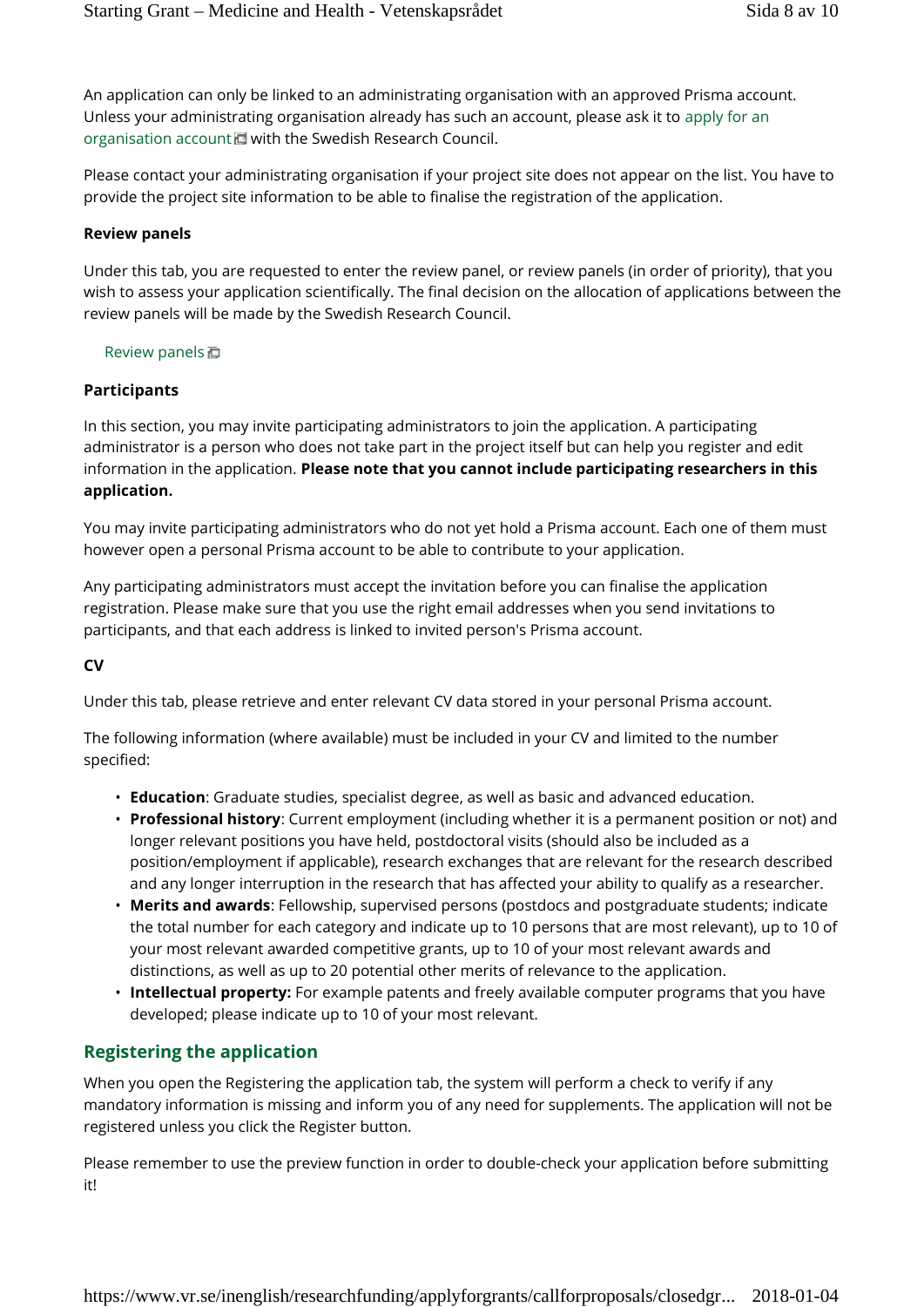**Note:** Please note that all invited participants must accept your invitation before you can proceed to register the application. Invitations that have not been accepted have to be removed.

The registered application can then be viewed in your personal Prisma account, under Applications in the Applications and grants tab. If necessary, a registered application may be de-registered, edited and reregistered up to the call deadline.

**You are responsible for ensuring that the application is complete, that is to say that the application form is filled out correctly, the required appendices are attached, and the requested information is provided in accordance with the instructions. Please only submit specifically requested information. After the closing date, additions to the application will only be accepted in cases where we have asked for them.**

#### **Signing the application**

When you register the application, it will automatically be signed by you in your capacity of project leader. The application must also be signed by the official representative of the administrating organisation in order for it to be considered complete and be processed further in the review process. This representative is normally the head of the department where the research will be conducted, but that will depend on the organisational structure of your administrating organisation.

The signature *of the applicant* confirms that:

- The information contained in the application is correct and in line with the instructions from the Swedish Research Council.
- Any side-line occupation and/or commercial ties have been reported to the administrating organisation, and that no conflict with the principles of good research practice has been established.
- The necessary permits and approvals are in place at the start of the project, e.g. concerning the ethical review.

The signature *of the administrating organisation* confirms that:

- The organisation will accommodate the research and the equipment, and employ the applicant during the time period and to the extent presented in the application.
- The organisation approves the cost estimate presented in the application.
- The project will be conducted in accordance with Swedish law.

The parties must have discussed the above-mentioned points before the representative of the administrating organisation approves and signs the application.

**Note:** The official representative of the administrating organisation must have signed the application in Prisma no later than one week (seven calendar days) after the application deadline for it to be considered further in the review process.

## **What happens next?**

When the call closes (14.00/2 p.m. on the final day for submission of applications), the registered application will automatically become final and given a registration number.

Your registered application will automatically be forwarded to the official representative of the administrating organisation, who shall sign the application no later than one week (seven calendar days) after the application deadline. You will receive an auto-generated email when the application has been signed.

You will find information about the status of the application, the registration number and the application signature under the tab Applications and grants in your account.